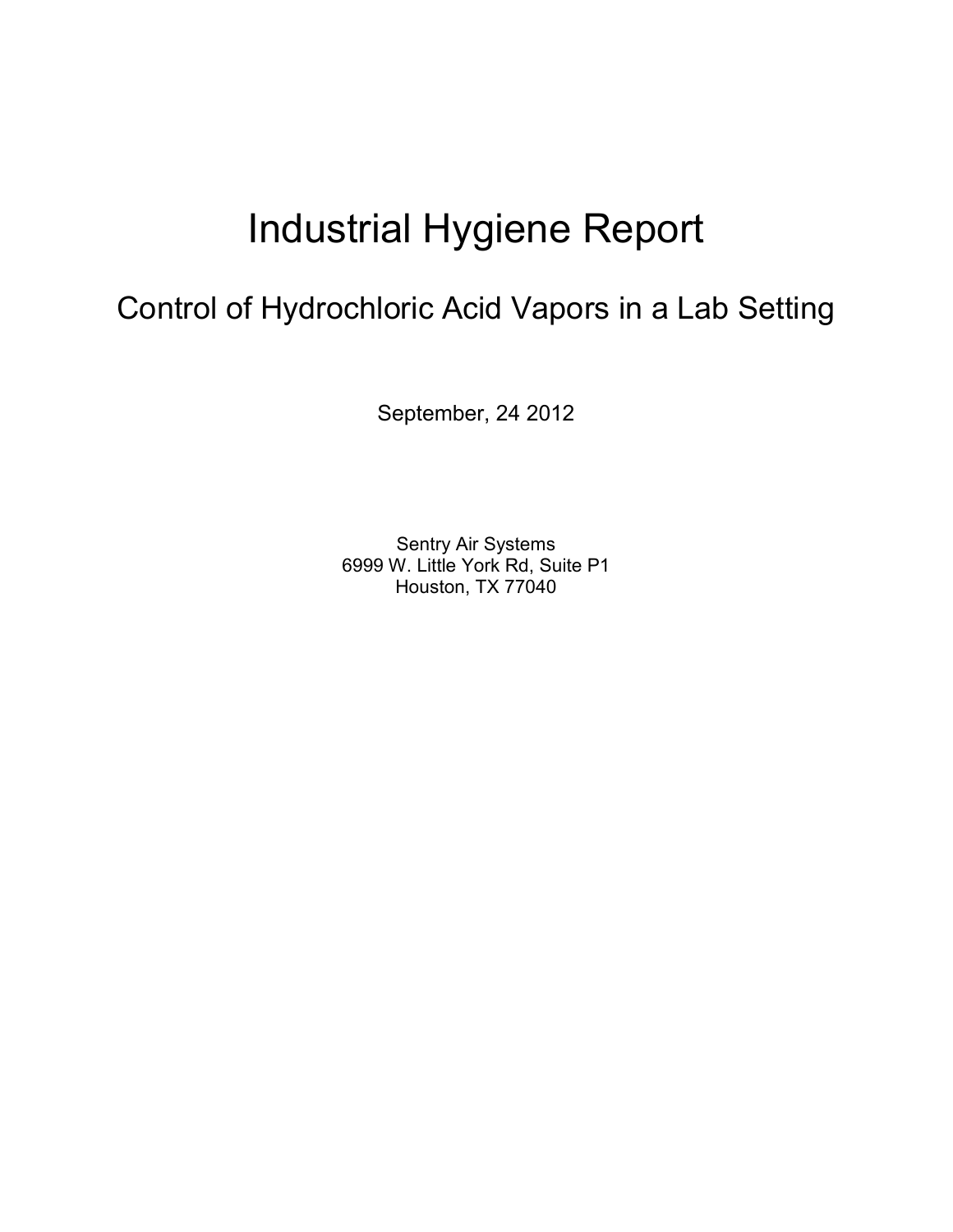#### **BACKGROUND:**

Hydrochloric acid, an inorganic acid, is formed from a reaction between water and hydrogen chloride. This reaction produces a strong, mineral acid whose usage in industrial application is ubiquitous. Large scale manufacturing of PVC, polyurethane and many other materials use hydrochloric acid as an ingredient or solvent in further chemical synthesis. Many industrial and lab scale processes use hydrochloric acid solutions to control pH, clean process equipment, or as a reagent. This common usage is a result of hydrochloric acid's simple preparation, widespread availability, excellent solvent properties, and relative stability compared to other mineral acids such as Hydrofluoric acid and chromic acid.

There are many methods of manufacturing hydrogen chloride (HCl), the main reagent used in preparing a hydrochloric acid solution. Solutions of hydrochloric acid can range from a theoretical 40% solution all the way down to very dilute 1% and 0.1% solutions, though typical industrial applications will utilize a 30% "concentrate" in typical usage.

Hydrochloric acid can pose a moderate to severe risk to users due to its predisposition to emit significant amounts of HCl fumes even with moderately dilute solutions. The American Industrial Hygiene Association (AIHA) lists the Emergency Response Planning Guideline – 1 (ERPG-1) for HCl to be about 3 parts per million (ppm); the ERPG-1 is the highest concentration where a worker can be exposed to it for up to an hour and have no perceivable negative consequences acute or chronic. Typical lab environments should be kept below this level. If proper precautions such as adequate ventilation are not taken it can be quite easy for workers to be exposed to significantly dangerous concentrations of hydrochloric acid fumes. The AIHA lists the Emergency Response Planning Guideline – 2 (ERPG-2) for hydrochloric acid to be 19 ppm. The ERPG-2 is a measurement of the highest concentration at which 1 hour of exposure will not cause permanent or life threatening injury. Finally, the National Institute for Occupational Safety and Health (NIOSH) has set the Immediately Dangerous to Life or Health (IDLH) limit for hydrochloric acid at 48 ppm. The IDLH is the minimum level at which life threatening or permanently debilitating injuries would occur immediately on exposure.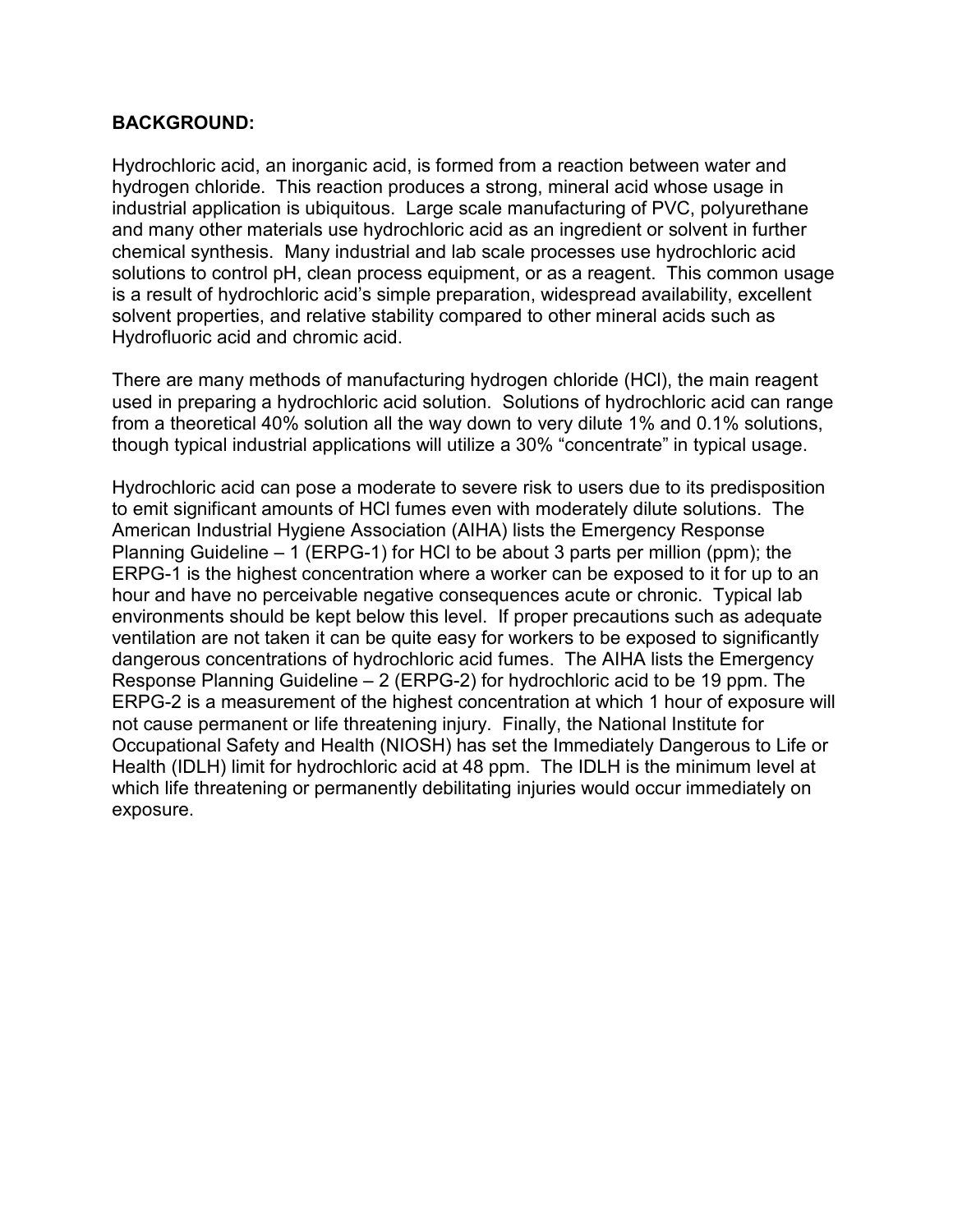# **TEST OBJECTIVE:**

A test was set up in accordance with NIOSH Test Method 7903 to test for airborne concentrations of inorganic acids, in this case HCl. (This method can be viewed on the NIOSH website: http://www.cdc.gov/niosh/docs/2003-154/pdfs/7903.pdf) The test objective was to determine the effectiveness of Sentry Air Systems' Acid Gas filter media in keeping operator ambient hydrochloric acid concentrations to a minimum while the interior of the hood was subjected to a large quantity of hydrochloric acid fumes. This test was intended to show to what degree Sentry Air Systems' Acid Gas Filters remove hydrochloric acid from an airstream.

An important point to keep in mind is that the purpose of this test is to determine the performance of an appropriately used filter. For this test, the filter media used in the ductless containment hood (DCH) were brand new and contained uncontaminated, "virgin" treated-sorbent filter media. It is important to note that there is a finite capacity for any filter media and it is likely that as the media nears its end-of-life its effectiveness will decrease to some extent.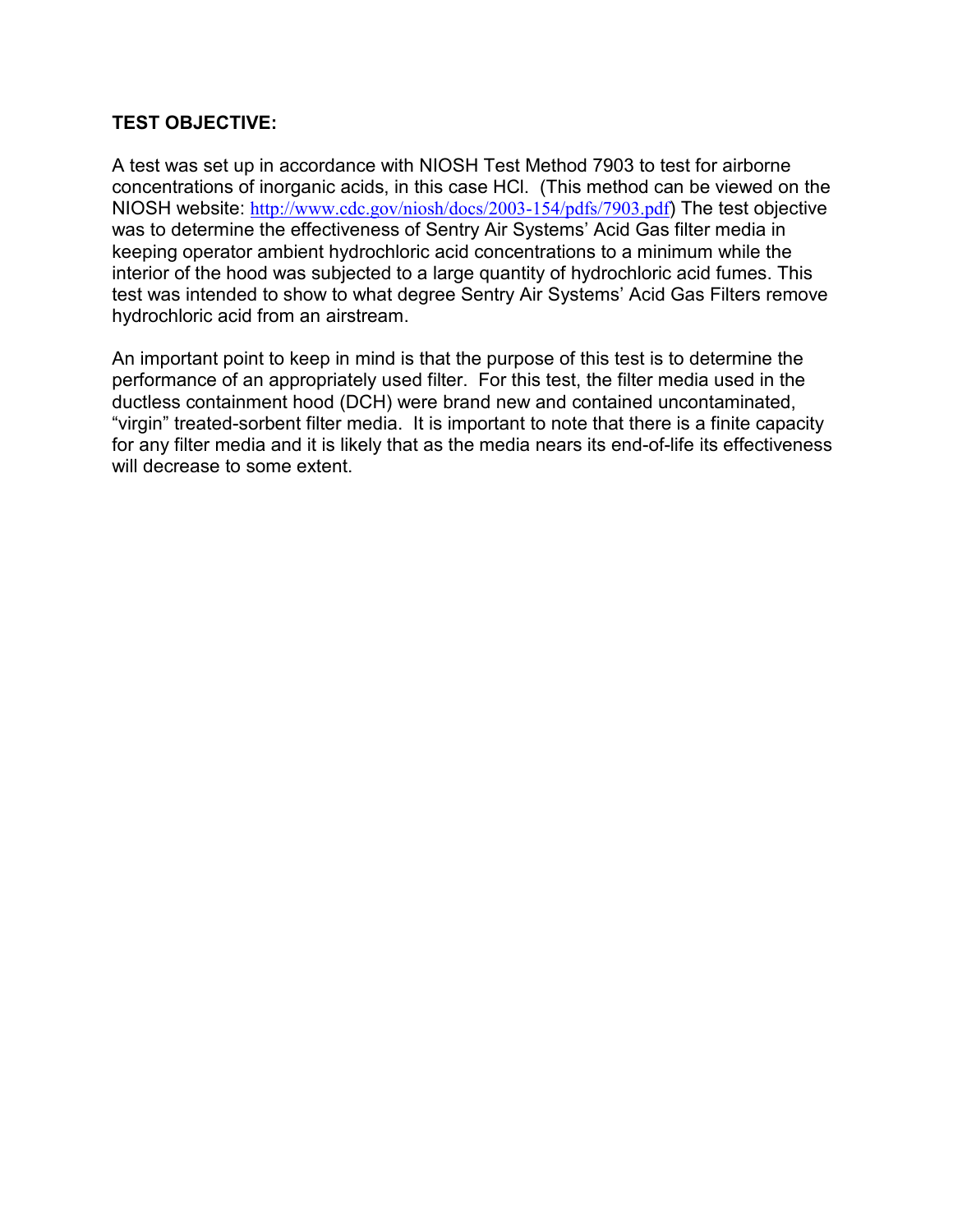# **TEST SETUP:**

The test enclosure was a standard Sentry Air Systems model# SS-330-DCH, with a filter configuration typically used by laboratories and workshops using or handling HCl solutions. The filter media was our standard model# SS-310-AGF, 10lb activatedcarbon chemically treated acid-gas sorbent media filter.

The gas sampling was done in accordance with NIOSH method 7903 with SKC brand personal air sampling pumps, and the sorbent media specified in NIOSH 7903 and as recommended by SKC the sampling pump manufacturer, and the analytical lab that processed the samples, HIH Laboratories.

A commercially available cleaning solution, Muriatic Acid was used as the source of hydrochloric acid in this test; the acid used listed its concentration as 31.5%. 4 separate sampling pumps were calibrated using the Bios Defender 510 to 200 ml/min (5% tolerance), which is within the recommended flow range suggested in NIOSH sampling method 7903. The 4 sampling pumps were each equipped with the recommend sampling tube (specially cleaned silica gel) and then placed in 4 locations within the lab.

- Location 1: Inside the hood enclosure, near the top attached with double sided tape to the interior of the fan/filter chassis inlet. As seen in Figure 1 below.
- Location 2: Outside the hood enclosure, on top of the fan/filter chassis, attached with double sided tape to the outlet of the fan/filter chassis.

• Location 3: Clipped to the outside of the enclosure



**Figure 1: Sampling Location 1** 

near the top of the enclosure body, about at the height of an average lab operator's neck, around 5 feet from the ground.

• Location 4: 7 feet across the room from the SS-330-DCH enclosure about 6' off the ground, on a shelf.

After sampling, the 5 tubes used in the experiment were capped and sent to an independent AIHA LAP-certified laboratory to be analyzed. Their results are reported in Table 1.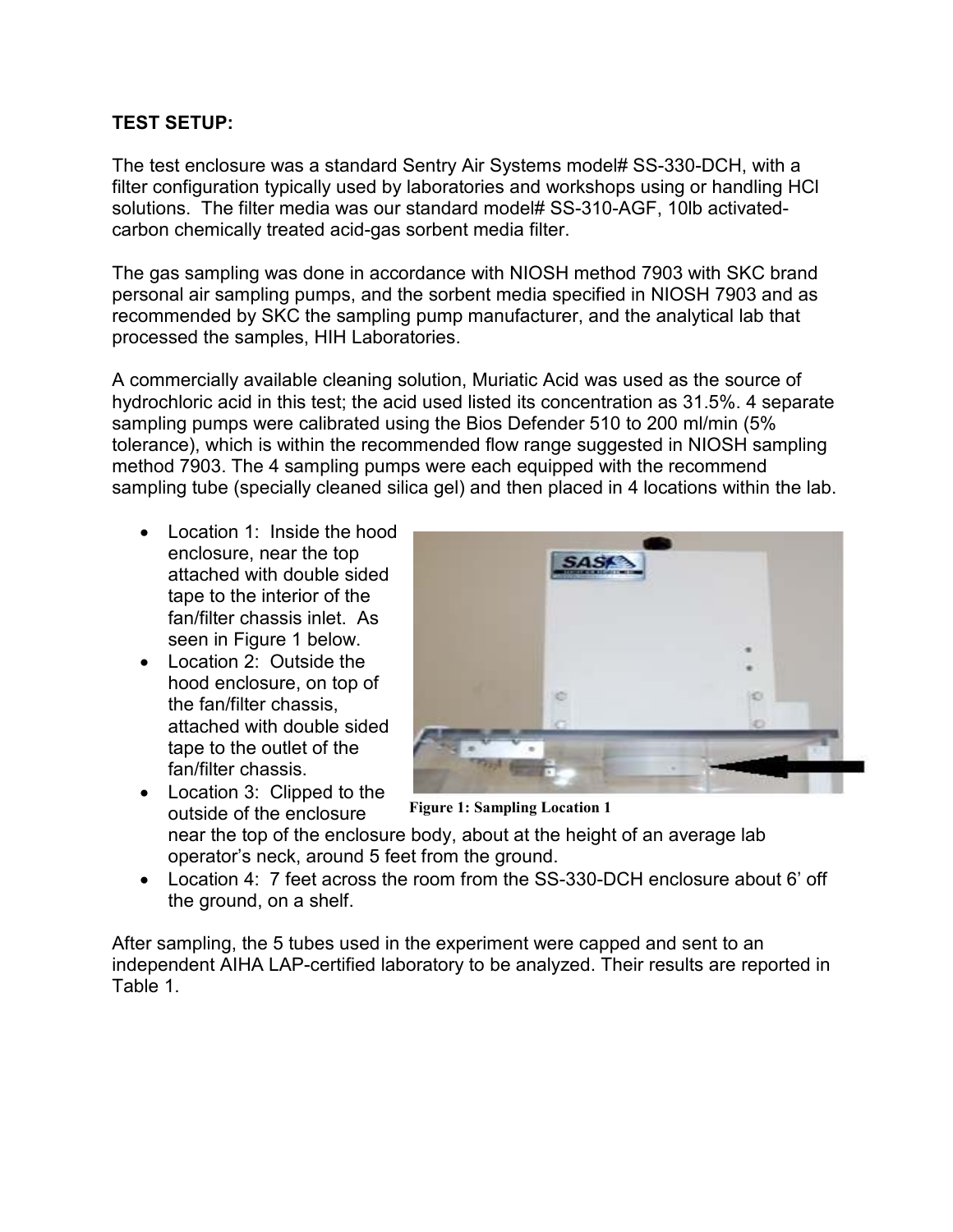### **PROTOCOL:**

- 1) Sentry Air Systems Model# SS-330-DCH was set up as described above. The SS-330-DCH fan generates sufficient air flow to keep the average linear face velocity of the hood above 100 feet per minute. This is measured at the opening in the front of the hood.
- 2) A total of 200 ml of the hydrochloric acid solution was measured and then poured out onto a plastic tray and placed inside the SS-330-DCH. The fan was then switched on.
- 3) The sorbent tubes were then placed in their respective locations in the laboratory (as stated above). The sampling pumps were switched on as the SS-330-DCH fan was also being turned on. The test commenced at the switching on of the sampling pumps and proceeded for approximately 40 minutes, during which time some volume of the hydrochloric acid evaporated from the tray.
- 4) After the 40 minute sampling period, the sorbent tubes were removed from the sampling pumps, capped and labeled.
- 5) The test was sent to an independent AIHA LAP-certified lab for analysis.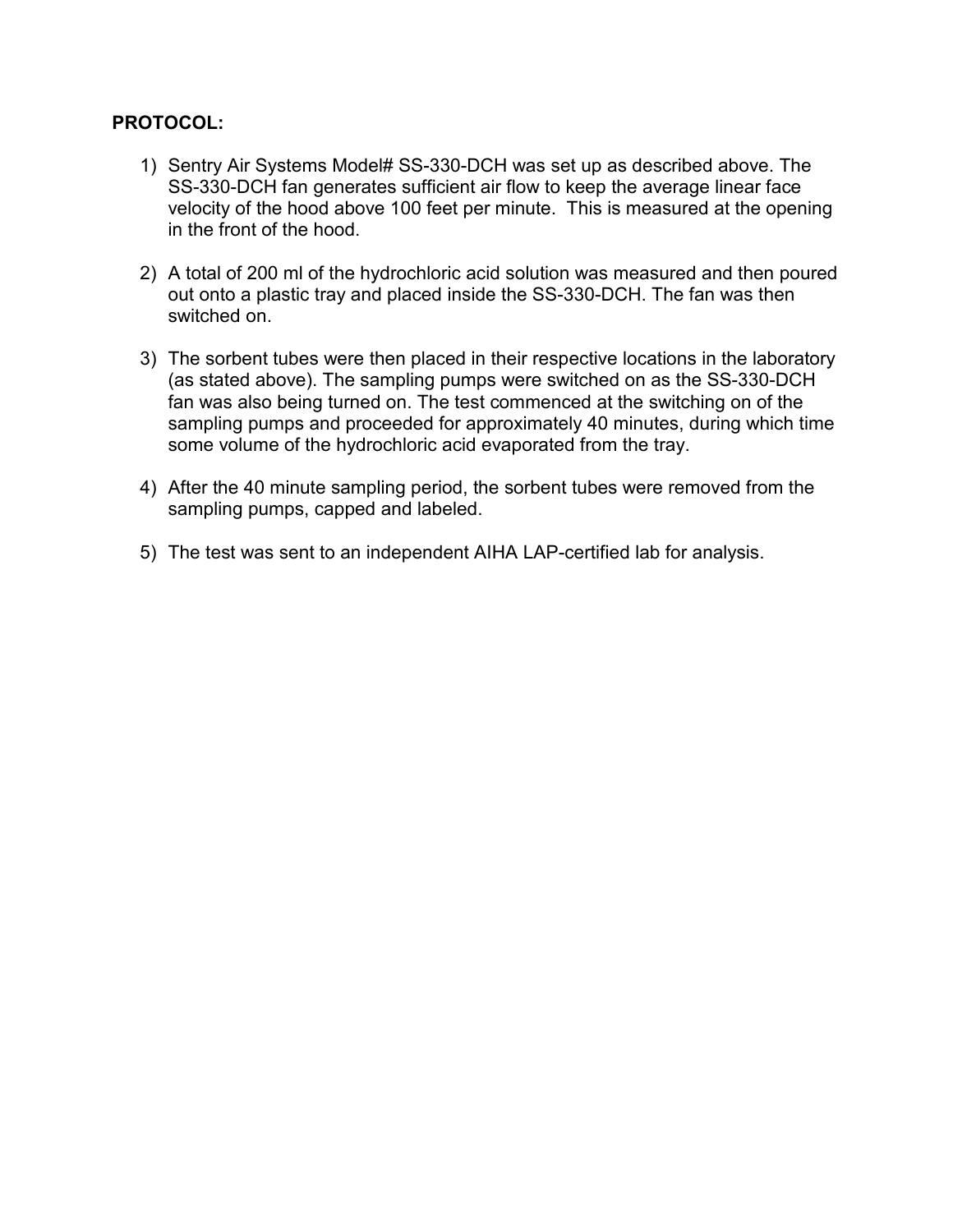### **Results:**

No hydrochloric acid was detected in the ambient room atmosphere throughout the test (Location 4), nor was any detected at the operator's breathing location (Location 3), nor at the outlet of the hood (Location 2). Taking into account potential error in the sample analysis and the analysis method's detection limits, the filter appears to have removed >99.99% of the hydrochloric acid fumes.

| <b>Chemical</b>     | <b>Sample</b>                              | <b>Amount Absorbed</b> | Volume         | <b>Average Sample</b>  | Concentration               |
|---------------------|--------------------------------------------|------------------------|----------------|------------------------|-----------------------------|
| <b>Tested</b>       | Location                                   | by Sorbent Tube        | <b>Sampled</b> | Concentration          |                             |
| <b>HCl Solution</b> | <b>Blank</b>                               | $< 0.006$ mg           | n/a            | n/a                    |                             |
| <b>HCl Solution</b> | <b>Location 1</b><br>(Inlet)               | $0.74$ mg              | 7.8 L          | 94.4 mg/m <sup>3</sup> | <b>58.6 PPM<sub>v</sub></b> |
| <b>HCl Solution</b> | <b>Location 3</b><br>(Operator<br>Ambient) | $< 0.006$ mg           | 7.5L           | $0.8 \text{ mg/m}^3$   | $< 0.003$ PPM <sub>v</sub>  |
| <b>HCl Solution</b> | <b>Location 2</b><br>(Outlet)              | $< 0.006$ mg           | 7.6 L          | $0.8 \text{ mg/m}^3$   | $< 0.003$ PPM <sub>v</sub>  |
| <b>HCl Solution</b> | <b>Location 4</b><br>(Ambient<br>Room)     | $< 0.006$ mg           | 7.6 L          | $0.8 \text{ mg/m}^3$   | $< 0.003$ PPM <sub>v</sub>  |

**Table 1 – Results: Hood running with Acid Gas Filter**